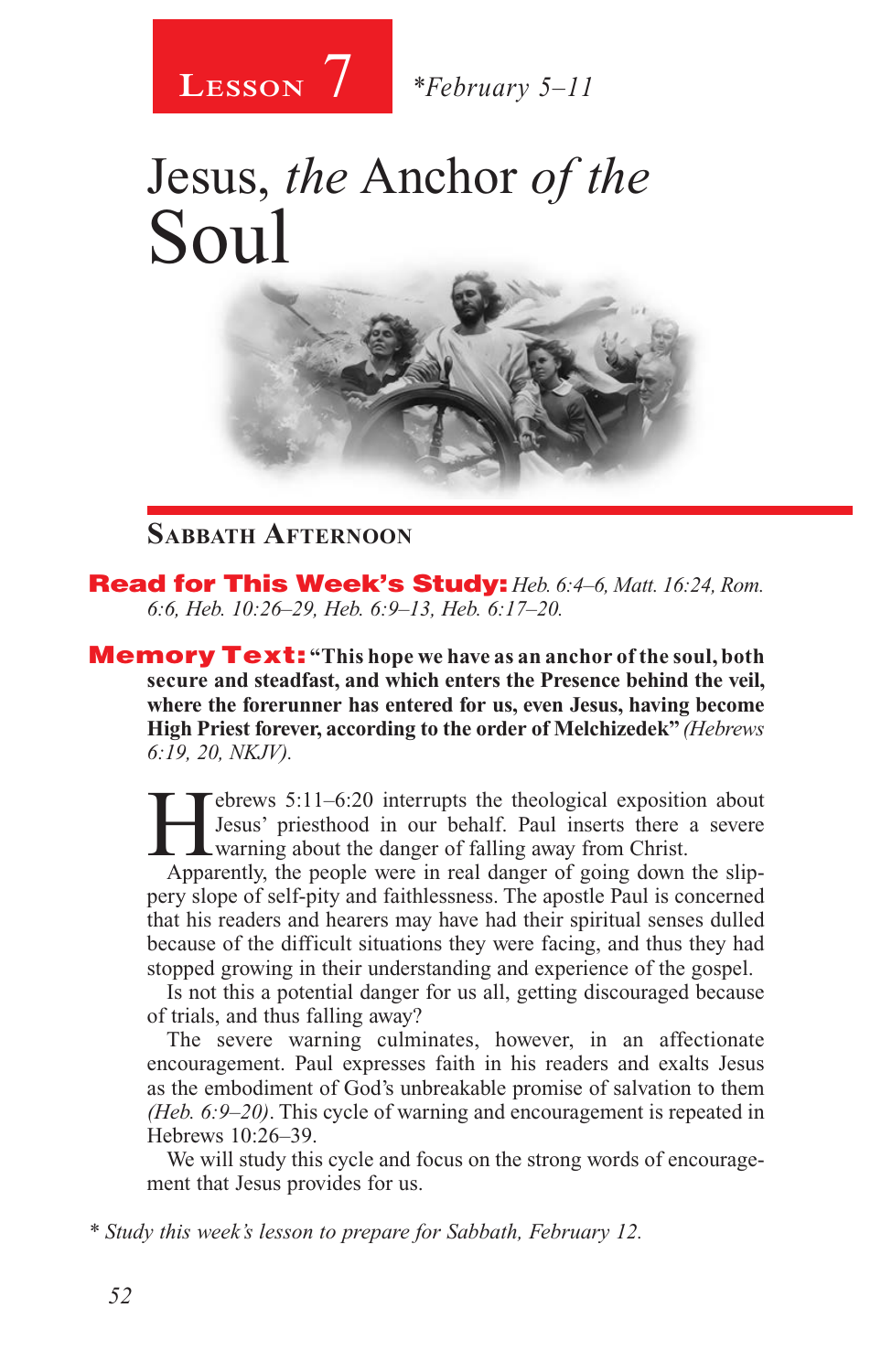#### **Tasting the Goodness of the Word**

Read **Hebrews 6:4, 5. What were believers given in Christ while they were faithful to Him?**

To have been "enlightened" means to have experienced conversion *(Heb. 10:32)*. It refers to those who have turned from the "darkness" of the power of Satan to the "light" of God *(Acts 26:17, 18)*. It implies deliverance from sin *(Eph. 5:11)* and ignorance *(1 Thess. 5:4, 5)*. The verbal form here suggests that this enlightening is an act of God achieved through Jesus, "the brightness of His glory" *(Heb. 1:3, NKJV).* 

\_\_\_\_\_\_\_\_\_\_\_\_\_\_\_\_\_\_\_\_\_\_\_\_\_\_\_\_\_\_\_\_\_\_\_\_\_\_\_\_\_\_\_\_\_\_\_\_\_\_\_\_\_\_\_\_

\_\_\_\_\_\_\_\_\_\_\_\_\_\_\_\_\_\_\_\_\_\_\_\_\_\_\_\_\_\_\_\_\_\_\_\_\_\_\_\_\_\_\_\_\_\_\_\_\_\_\_\_\_\_\_\_

To "have tasted the heavenly gift" and "have become partakers of the Holy Spirit" *(NKJV)* are synonymous expressions. The "gift" of God may refer to His grace *(Rom. 5:15)* or to the Holy Spirit, through whom God imparts that grace *(Acts 2:38)*. Those who have "tasted" the Holy Spirit *(John 7:37–39, 1 Cor. 12:13)* have experienced the "grace" of God, which includes the power to fulfill His will *(Gal. 5:22, 23)*.

To taste "the goodness of the word of God" *(Heb. 6:5, ESV)* is to experience personally the truth of the gospel *(1 Pet. 2:2, 3)*. "The powers of the age to come" refers to the miracles God will perform for believers in the future: resurrection *(John 5:28, 29)*, transformation of our bodies, and eternal life. Believers, however, are beginning to "taste" them in the present. They have experienced a spiritual resurrection *(Col. 2:12, 13)*, a renewed mind *(Rom. 12:2)*, and eternal life in Christ *(John 5:24)*.

Paul probably has in mind the wilderness generation, who experienced the grace of God and His salvation. The wilderness generation was "enlightened" by the pillar of fire *(Neh. 9:12, 19; Ps. 105:39)*, enjoyed the heavenly gift of manna *(Exod. 16:15)*, experienced the Holy Spirit *(Neh. 9:20)*, tasted the "good word of God" *(Josh. 21:45)*, and "the powers of the age to come" in the "wonders and signs" performed in their deliverance from Egypt *(Acts 7:36).* Paul suggests, however, that just as the wilderness generation apostatized from God, despite those evidences *(Num. 14:1–35)*, the audience of Hebrews was in danger of doing the same, despite all the evidences of God's favor that they had enjoyed.

**What has been your own experience with the things that these verses in Hebrews have talked about? For instance, how have you experienced the enlightening that the text refers to?**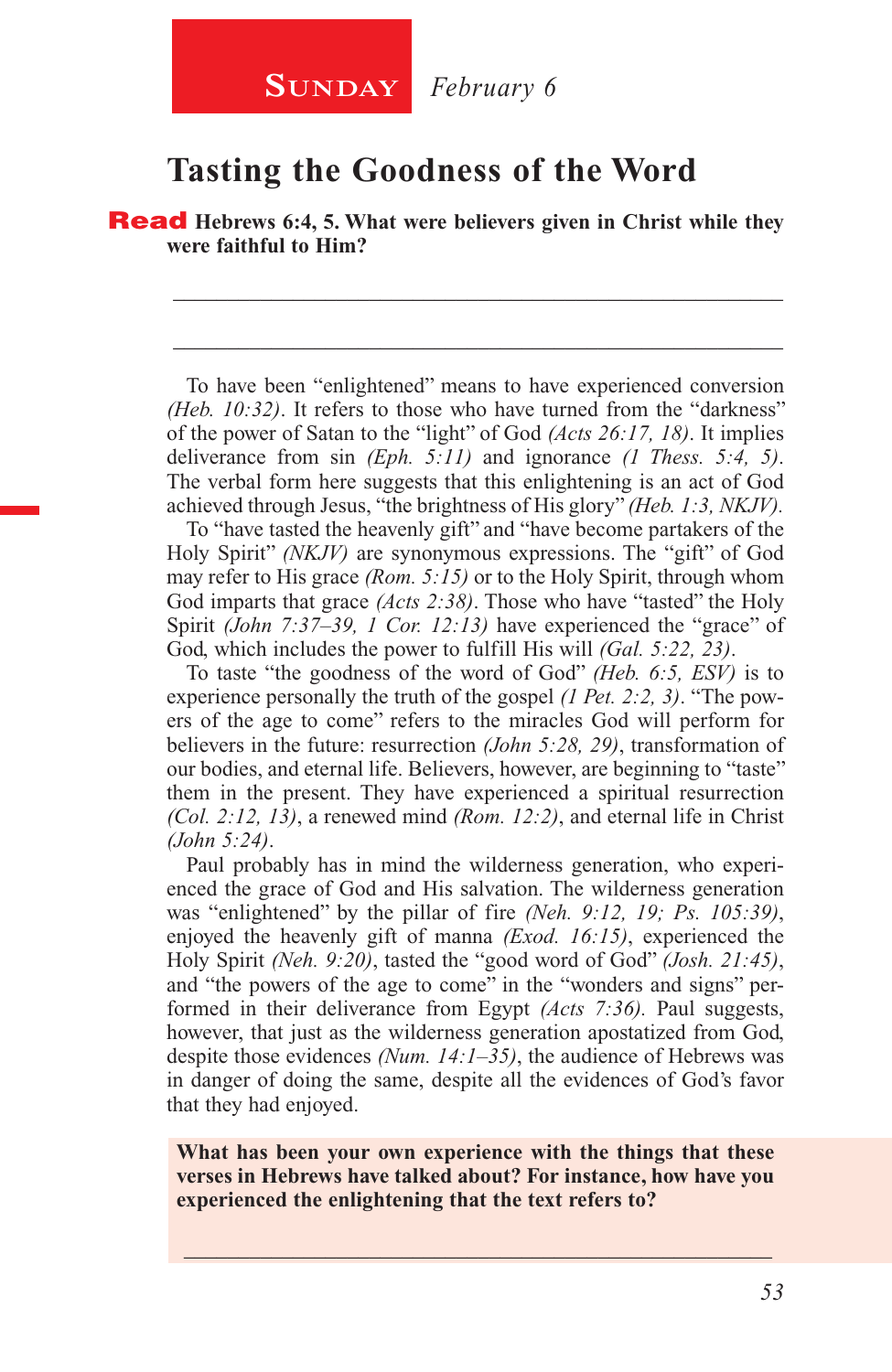#### **Impossible to Restore**

Compare **Hebrews 6:4–6, Matthew 16:24, Romans 6:6, Galatians 2:20, Galatians 5:24, and Galatians 6:14. What does this comparison suggest about what it means to crucify Christ?**

The original text in Greek emphasizes the word "impossible." It is impossible for God to restore those who have "fallen away" because "they are crucifying once again the Son of God" *(Heb. 6:6, ESV)*. Paul wants to stress that *there is no other way of salvation except through Christ (Acts 4:12)*. Salvation by any other means is as impossible as it is "for God to lie" *(Heb. 6:18)* or to please God "without faith" *(Heb. 11:6).*

\_\_\_\_\_\_\_\_\_\_\_\_\_\_\_\_\_\_\_\_\_\_\_\_\_\_\_\_\_\_\_\_\_\_\_\_\_\_\_\_\_\_\_\_\_\_\_\_\_\_\_\_\_\_\_\_

\_\_\_\_\_\_\_\_\_\_\_\_\_\_\_\_\_\_\_\_\_\_\_\_\_\_\_\_\_\_\_\_\_\_\_\_\_\_\_\_\_\_\_\_\_\_\_\_\_\_\_\_\_\_\_\_

To crucify again the Son of God is a figurative expression that seeks to describe something that happens in the personal relationship between Jesus and the believer.

When the religious leaders crucified Jesus, they did it because Jesus posed a threat to their supremacy and autonomy. Thus, they hoped to eliminate Jesus as a person and destroy a powerful and dangerous enemy. Similarly, the gospel challenges the sovereignty and selfdetermination of the individual at the most fundamental level. The essence of Christian life is to take up the cross and deny oneself *(Matt. 16:24)*. This means to crucify "the world" *(Gal. 6:14)*, the "old man" *(Rom. 6:6)*, and "the flesh with its passions and desires" *(Gal. 5:24, ESV).* The purpose of the Christian life is that we undergo a kind of death. Unless we experience this death to self, we cannot receive the new life God wants to give us *(Rom. 6:1–11)*.

The struggle between Jesus and self is a struggle to the death *(Rom. 8:7, 8; Gal. 5:17)*. It is a difficult battle that is not won at once. This passage does not refer to the person who sometimes fails in the battle against the "old man" and the "flesh." This sin refers to the person who, after having experienced genuine salvation and what it implies *(Heb. 6:4, 5)*, decides that Jesus is a threat to the kind of life he or she wants to have and moves to kill their relationship with Him. That is, as long as the person does not fully choose to turn away from Christ, there is still the hope of salvation.

**What does it mean to die to "self," to take up the "cross"? What is the thing that you find most difficult to hand over to the dominion of Christ?**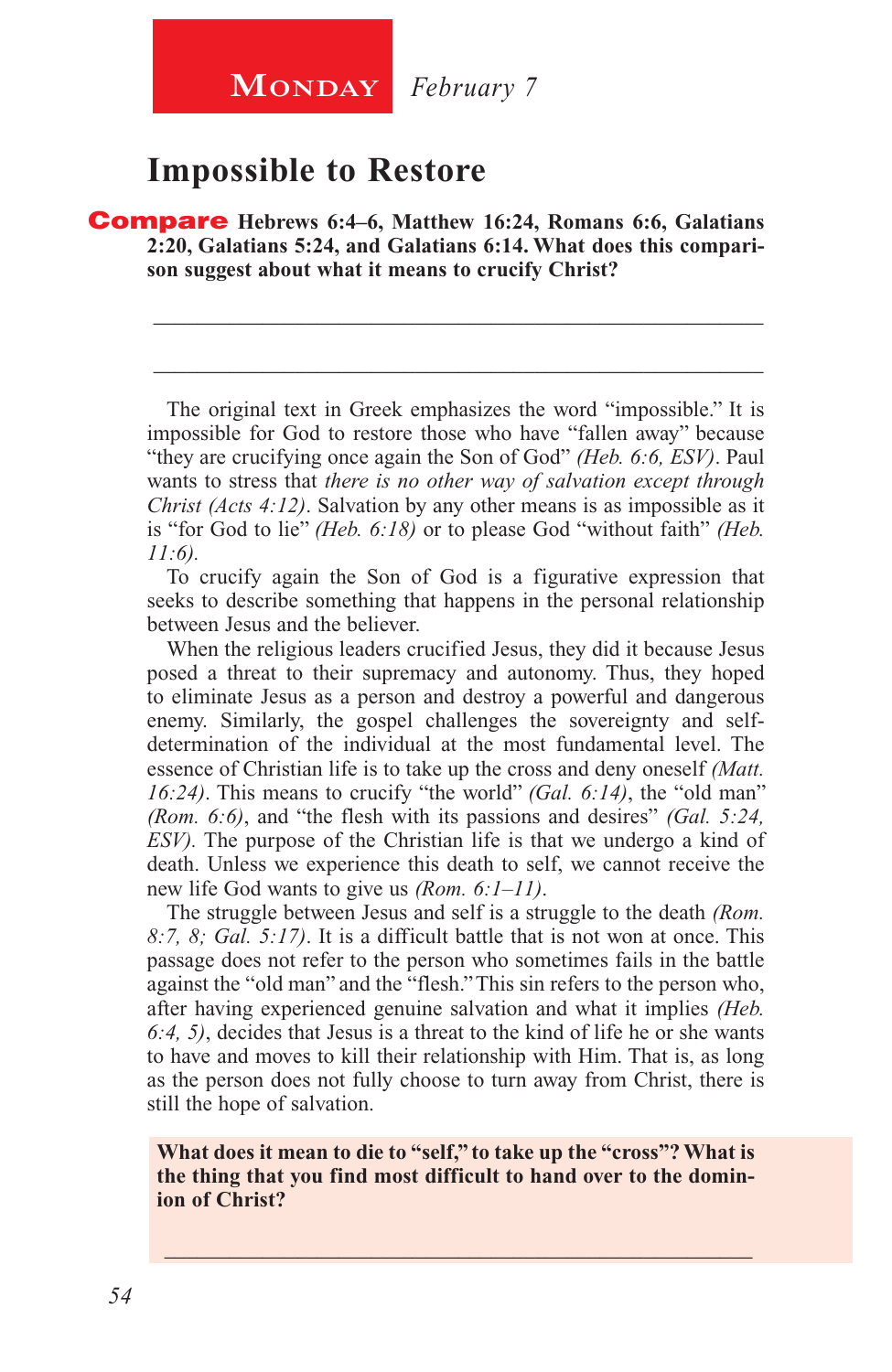### **No Sacrifice for Sins Left**

The warning of Hebrews 6:4–6 is very similar to the warning found in Hebrews 10:26–29. Paul explains that the rejection of Jesus' sacrifice will leave the readers without any means for the forgiveness of sin because there is no other means for that forgiveness besides Jesus *(Heb. 10:1–14).*

\_\_\_\_\_\_\_\_\_\_\_\_\_\_\_\_\_\_\_\_\_\_\_\_\_\_\_\_\_\_\_\_\_\_\_\_\_\_\_\_\_\_\_\_\_\_\_\_\_\_\_\_\_\_\_\_

\_\_\_\_\_\_\_\_\_\_\_\_\_\_\_\_\_\_\_\_\_\_\_\_\_\_\_\_\_\_\_\_\_\_\_\_\_\_\_\_\_\_\_\_\_\_\_\_\_\_\_\_\_\_\_\_

\_\_\_\_\_\_\_\_\_\_\_\_\_\_\_\_\_\_\_\_\_\_\_\_\_\_\_\_\_\_\_\_\_\_\_\_\_\_\_\_\_\_\_\_\_\_\_\_\_\_\_\_\_\_\_\_

#### Read **Hebrews 10:26–29. In what three ways does the author describe the sin for which there is no forgiveness?**

The author does not say that there is no atonement for any sin committed after receiving the knowledge of truth. God has appointed Jesus as our Advocate *(1 John 2:1)*. Through Him we have forgiveness of sins *(1 John 1:9)*. The sin for which there is no sacrifice or atonement is described as trampling underfoot the Son of God, profaning the blood of the Covenant, and outraging the Holy Spirit *(Heb. 10:29)*. Let's review the meaning of these expressions.

The expression "trampled the Son of God underfoot" *(Heb. 10:29, NKJV*) describes the rejection of Jesus' rule. The title "Son of God" reminded the audience that God has installed Jesus at His right hand and promised to make His enemies "a footstool" for His feet *(Heb. 1:13; see also Heb. 1:5–12, 14, ESV)*. The trampling of Jesus underfoot implies that the apostate has treated Jesus as an enemy. In the context of the argument of the epistle *(Heb. 1:13)*, it could be implied that, as far as the life of the apostate is concerned, Jesus has been taken off the throne (which is occupied now by the apostate himself) and set as the footstool instead. This is what Lucifer wanted to do in heaven *(Isa. 14:12–14)* and what the "lawless one" would attempt to do in the future *(2 Thess. 2:3, 4, NRSV)*.

The expression "has profaned the blood of the covenant" refers to the rejection of Jesus' sacrifice *(Heb. 9:15–22)*. It implies that the blood of Jesus is devoid of cleansing power.

The expression "insulted the Spirit of grace" is very powerful. The Greek term *enybrisas* ("insult, outrage") involves the manifestation of hubris, which refers to "insolence" or "arrogance." This term stands in stark contrast to the description of the Holy Spirit as "the Spirit of grace." It implies that the apostate has responded to God's offer of grace with an insult.

The apostate is in an untenable position. He rejects Jesus, His sacrifice, and the Holy Spirit.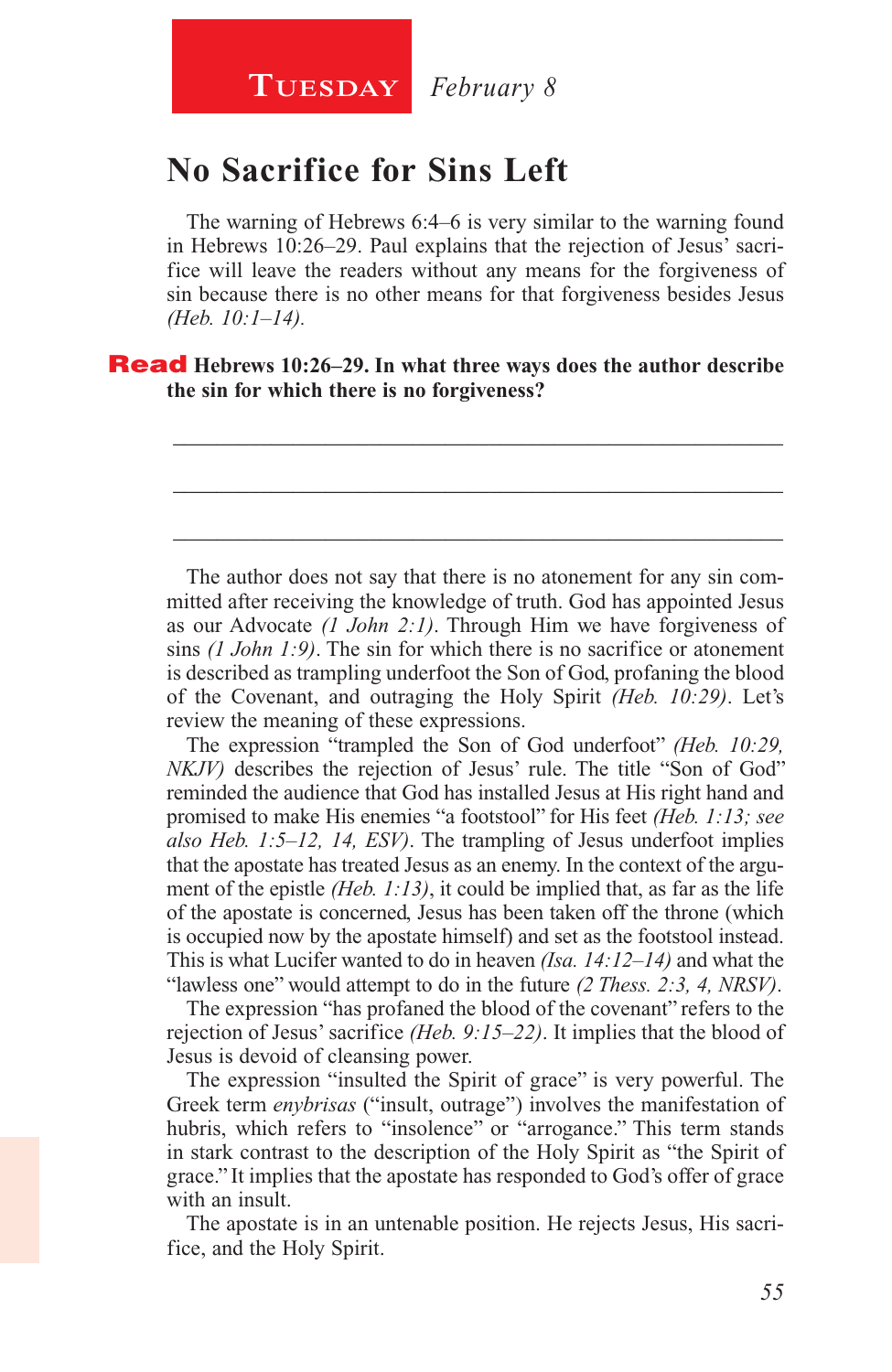**WEDNESDAY** February 9

## **Better Things**

After the strong and sincere warning of Hebrews 6:4–8, Paul expresses confidence that the readers have neither fallen away from the Son, nor will they in the future. He believes that his audience will receive the warning and produce the appropriate fruits. They are like the "earth," which is cultivated by God and produces the fruits He expects. These people will receive the blessing from God *(Heb. 6:7)*, which is "salvation" *(Heb. 6:9)*.

**Read** Hebrews 6:9–12. List the good things that the audience has done **and continues to do, and explain what they mean.**

Believers show their love toward God's "name," that is, toward God Himself, by their service to the saints. These were not isolated actions in the past, but sustained actions that have extended into the present. Exceptional acts do not reveal the true character of a person. The weightiest evidence of love toward God is not "religious" acts per say, but acts of love toward fellow human beings, especially those who are disadvantaged *(Matt. 10:42, Matt. 25:31–46)*. Thus, Paul exhorts believers not to "forget" to do good *(Heb. 13:2, 16)*.

\_\_\_\_\_\_\_\_\_\_\_\_\_\_\_\_\_\_\_\_\_\_\_\_\_\_\_\_\_\_\_\_\_\_\_\_\_\_\_\_\_\_\_\_\_\_\_\_\_\_\_\_\_\_\_\_

\_\_\_\_\_\_\_\_\_\_\_\_\_\_\_\_\_\_\_\_\_\_\_\_\_\_\_\_\_\_\_\_\_\_\_\_\_\_\_\_\_\_\_\_\_\_\_\_\_\_\_\_\_\_\_\_

Look at Hebrews 6:12. It warns against becoming "dull" or "sluggish" *(ESV)*, which characterizes those who fail to mature and who are in danger of falling away *(Heb. 5:11, Heb. 6:12)*. Hope is not kept alive by intellectual exercises of faith, but by faith expressed in acts of love *(Rom. 13:8–10)*.

Paul wants the readers to imitate those who through faith and patience inherit the promises. He already has presented the wilderness generation as a negative example of those who, through lack of faith and perseverance, failed to inherit what was promised. He then presents Abraham *(Heb. 6:13–15)* as an example of one who through "faith and patience" inherited the promises. The list of positive exemplars is lengthened with the people of faith in Hebrews 11, and it climaxes with Jesus in Hebrews 12 as the greatest example of faith and patience *(Heb. 12:1–4)*. In Revelation 14:12, faith, patience, and commandment keeping are characteristics of the saints in the last days.

**Sometimes we have to give words of warning to those people whom we love. What can we learn from the apostle regarding warning and encouraging others?**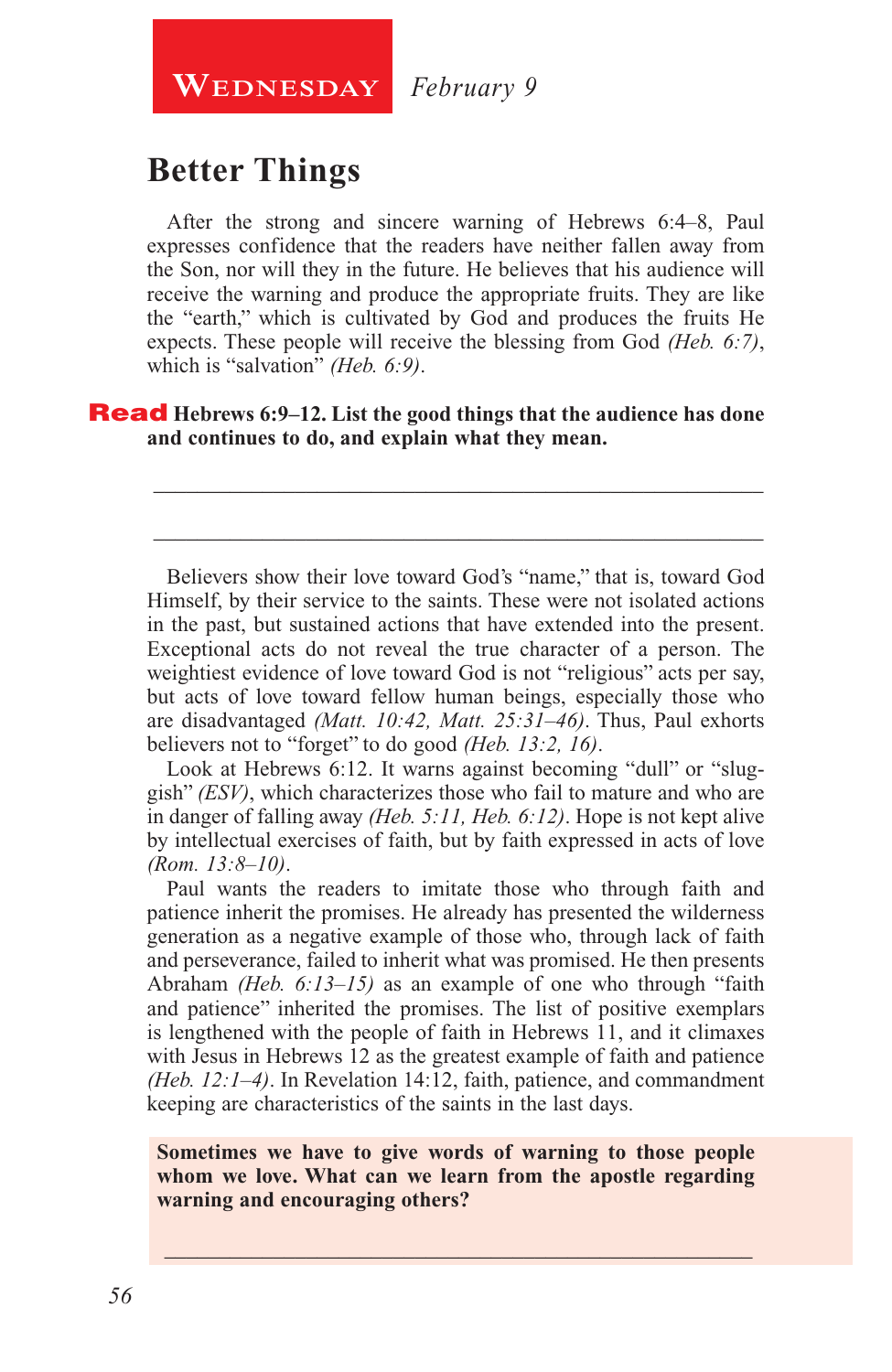#### **Jesus, the Anchor of the Soul**

Paul culminates his warning against apostasy and encouragement toward love and faith with a beautiful, soaring exposition of assurance in Christ.

\_\_\_\_\_\_\_\_\_\_\_\_\_\_\_\_\_\_\_\_\_\_\_\_\_\_\_\_\_\_\_\_\_\_\_\_\_\_\_\_\_\_\_\_\_\_\_\_\_\_\_\_\_\_\_\_

\_\_\_\_\_\_\_\_\_\_\_\_\_\_\_\_\_\_\_\_\_\_\_\_\_\_\_\_\_\_\_\_\_\_\_\_\_\_\_\_\_\_\_\_\_\_\_\_\_\_\_\_\_\_\_\_

Read **Hebrews 6:17–20. How did God guarantee His promises to us?**

God guaranteed His promises for us in several ways. First, God guaranteed His promise with an oath *(Heb. 6:17).* According to Scripture, God's oaths to Abraham and David became the ultimate basis of confidence in God's permanent favor toward Israel. When Moses sought to secure God's forgiveness for Israel after the apostasy with the golden calf, he referred to God's oath to Abraham *(see Exod. 32:11–14, Gen. 22:16–18)*. The implied strength of his plea was that God's oath was irrevocable *(Rom. 9:4; Rom. 11:28, 29).*

Similarly, when the psalmist interceded before God for Israel, he claimed God's oath to David. God had said: " 'I will not violate my covenant or alter the word that went forth from my lips. Once for all I have sworn by my holiness; I will not lie to David. His offspring shall endure forever, his throne as long as the sun before me. Like the moon it shall be established forever, a faithful witness in the skies' " *(Ps. 89:34–37, ESV)*. According to the New Testament, both oaths were fulfilled in Jesus, the seed of Abraham, who ascended and was seated on the throne of David *(Gal. 3:13–16; Luke 1:31–33, 54, 55).*

Second, God has guaranteed His promises to us by the act of seating Jesus at His right hand. Jesus' ascension has the purpose of corroborating the promise made to the believers because Jesus ascended as a "*forerunner* on our behalf" *(Heb. 6:20, ESV)*. Thus, the Ascension reveals to us the certainty of God's salvation for us. God led Jesus to glory through the suffering of "death for everyone," so that He might bring "many children to glory" *(Heb. 2:9, 10, NRSV)*. Jesus' presence before the Father is the "anchor of the soul" *(Heb. 6:19)*, which has been fastened to the throne of God. The honor of God's rule has been waged on the fulfillment of His promise to us through Jesus. What more assurance do we need?

**What do you feel when you think about the fact that God has made an oath to you? Why should that thought alone help give you assurance of salvation, even when you feel unworthy?**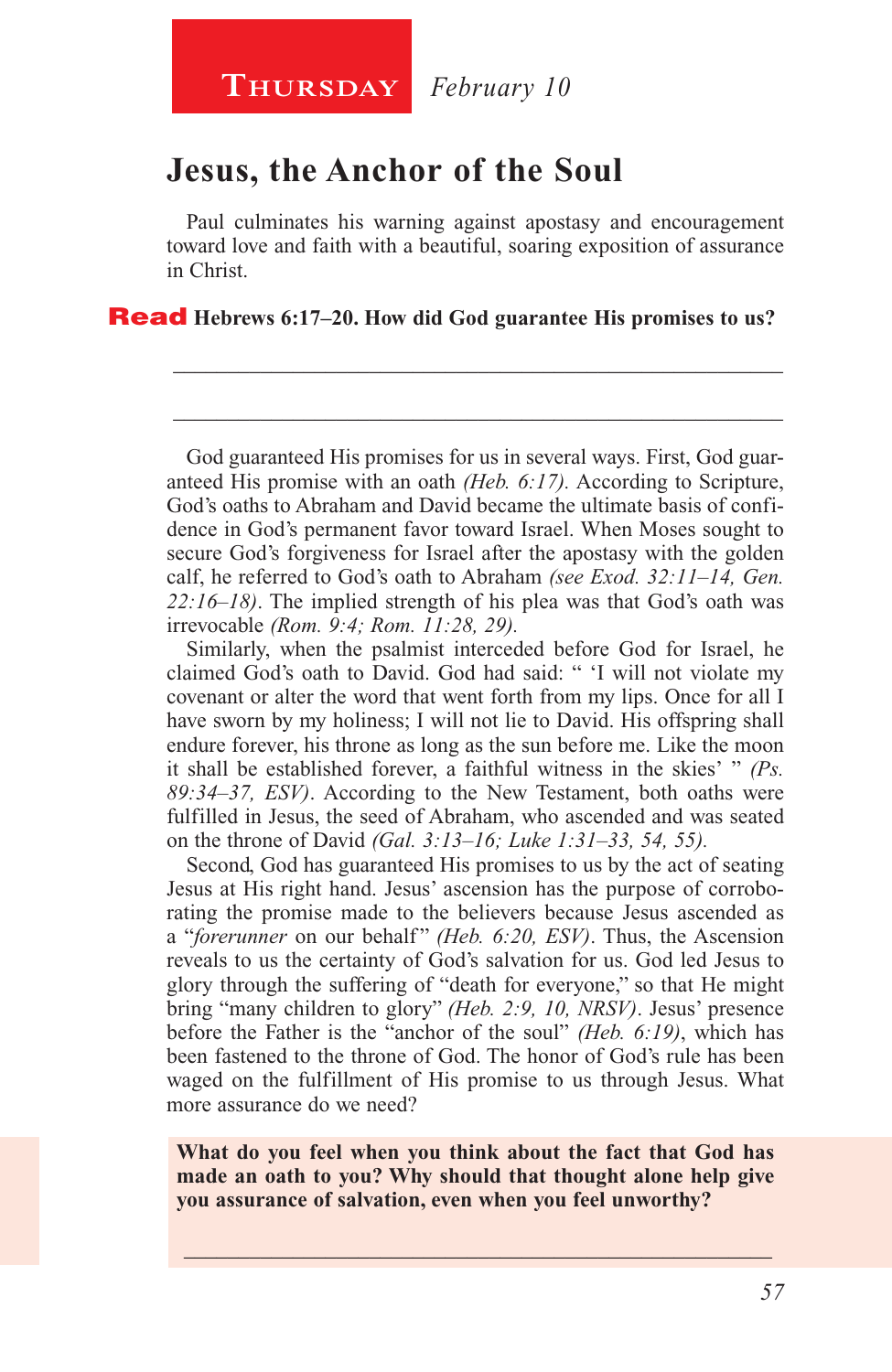**Further Thought:** Read Ellen G. White, "John the Beloved," pp. 539–545, in *The Acts of the Apostles*; "Judas," pp. 716–722, in *The Desire of Ages*.

"The warfare against self is the greatest battle that was ever fought. The yielding of self, surrendering all to the will of God, requires a struggle; but the soul must submit to God before it can be renewed in holiness."—Ellen G. White, *Steps to Christ*, p. 43.

"John desired to become like Jesus, and under the transforming influence of the love of Christ he did become meek and lowly. Self was hid in Jesus. Above all his companions, John yielded himself to the power of that wondrous life. . . .

"It was John's deep love for Christ which led him always to desire to be close by His side. The Saviour loved all the Twelve, but John's was the most receptive spirit. He was younger than the others, and with more of the child's confiding trust he opened his heart to Jesus. Thus he came more into sympathy with Christ, and through him the Saviour's deepest spiritual teaching was communicated to the people. . . .

"The beauty of holiness which had transformed him shone with a Christlike radiance from his countenance. In adoration and love he beheld the Saviour until likeness to Christ and fellowship with Him became his one desire, and in his character was reflected the character of his Master."—Ellen G. White, *The Acts of the Apostles*, pp. 544, 545.

#### Discussion Questions:

**The lives of John, the beloved disciple, and Judas Iscariot provide an important contrast. When Jesus saw John and his brother, He called them Boanerges, sons of thunder. John had grave defects. Judas also had defects, but they were not more dramatic or serious than John's. Why did John come to be transformed into the image of Jesus while Judas committed the sin against the Holy Spirit? What was the difference?**

 **Jesus invites believers to take up their crosses and follow Him. What is the difference between taking the cross and submitting to abuse from others?**

 **Why does God require a total surrender of our lives to Him? What is the relationship between free will and salvation?**